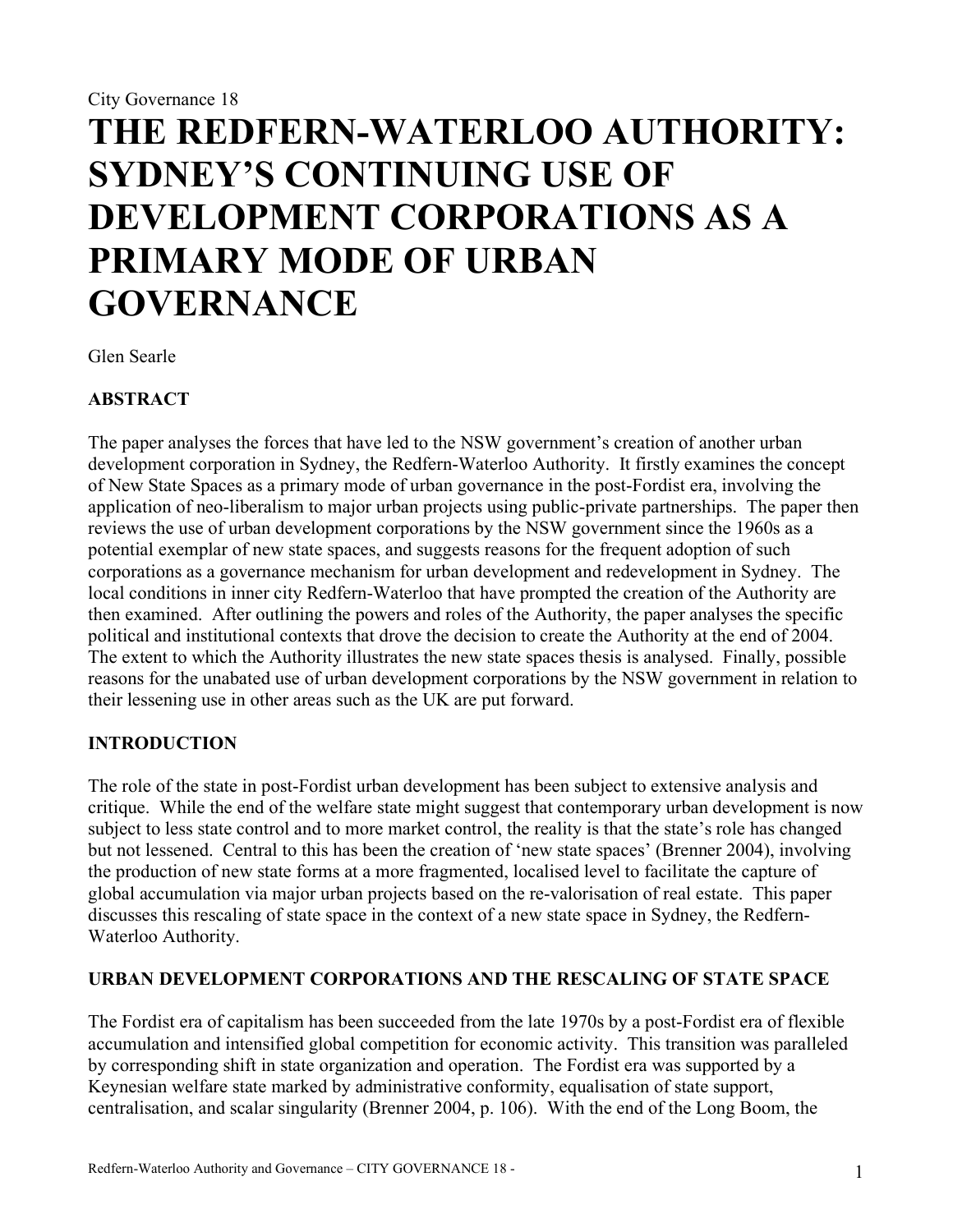welfare state ran into a fiscal crisis, and support for a new neo-liberal form of governance grew, most strongly in the Anglophone countries.

The neo-liberal state has not simply 'rolled back' state functions to unleash market forces. Rather, new forms of state-economy relations, including urban development corporations, have been constructed at various spatial scales. These new forms have responded to two primary forces. Firstly, they have been constructed to allow neo-liberal policies such as deregulation, privatisation and labour market flexibility to guide urban development (Moulaert, Rodriguez and Swyngedouw 2003, p. 34). Secondly, they have been seen as a means of capturing surplus value in the new era of increasing globalization of the primary circuit of capital (Brenner 1997). New stronger forms of urban governance could allow the 'territorialisation' of surplus value realisation in the secondary circuit of landed property, by channelling capital into the built environment to allow new elites to mine land rents (Brenner 1997). In doing so, the new governance structures could also address the tax problems caused to local government by the hyper-mobility of capital (Moulaert, Rodriguez and Swyngedouw 2003, p. 249).

Thus new state spaces have been produced. Brenner (2004, p. 106) has characterised their key features as administrative customisation, differentiation, decentralisation, and scalar multiplicity. While this rescaling can operate at the level of newly 'metropolitanised' spatial planning policies (Brenner 2004, pp. 218-219), the focus has been on rescaling to facilitate specific major urban development projects. The new state forms here involve partnerships, privatisation of public funds, real estate development, flagship projects, and spatial targeting and localisation (Moulaert, Rodriguez and Swyngedouw 2003, p. 34). The particular form of rescaled state space is contingent and contested. The decentralisation emphasis present in Europe was absent in the UK during the 1980s and 1990s: in the latter, new market-oriented institutions such as urban development corporations and enterprise zones were imposed by the central government. Overall, there is much variety in the form of new state spaces between localities. This reflects the indeterminate character of neo-liberalism, and the hybrid, multiple and contradictory of its political projects (Larner 2003; McGuirk 2005).

The changed role of planning is critical to the operation of the new state spaces, involving new planing methods, tools and institutions. The comprehensive plan of the Fordist age is set aside in favour of controls favouring large, emblematic urban projects that allow targeted yet flexible planning while providing high symbolic capacity (Moulaert, Rodriguez and Swyngedouw 2003, p. 248). The latter is associated with an eclectic planning style where design and aesthetics are paramount. In general, the major urban projects involve special plans and quasi-autonomous institutional structures that relegate statutory norms and procedures to a subsidiary level. In this way the projects are part of the trend to a new local mode of regulation of urban (re)development, involving shifts from traditional government structures to a more diffused, fragmented and flexible mode of governance (Moulaert, Rodriguez and Swyngedouw 2003, p. 264).

At the same time the by-passing of traditional democratic accountability mechanisms means that the new governance structures for urban development have significant downsides. The leveraging of state land and infrastructure usually cause privatisation of project benefits in favour of elite investors (Moulaert, Rodriguez and Swyngedouw 2003, pp. 40, 250). There is a diminished role for the public in general. Urban development project-based strategies can act as an exclusion mechanism for deprived communities (Moulaert, Rodriguez and Swyngedouw 2003, p. 43). They show a significant deficit regarding accountability, representation, and formal rules of inclusion or participation (Moulaert, Rodriguez and Swyngedouw 2003, p. 250). This situation is legitimised by discourses of elite coalitions (including professional experts) that present the projects as both helping to overcome social exclusion, and as being essential to maintain urban competitiveness (Moulaert, Rodriguez and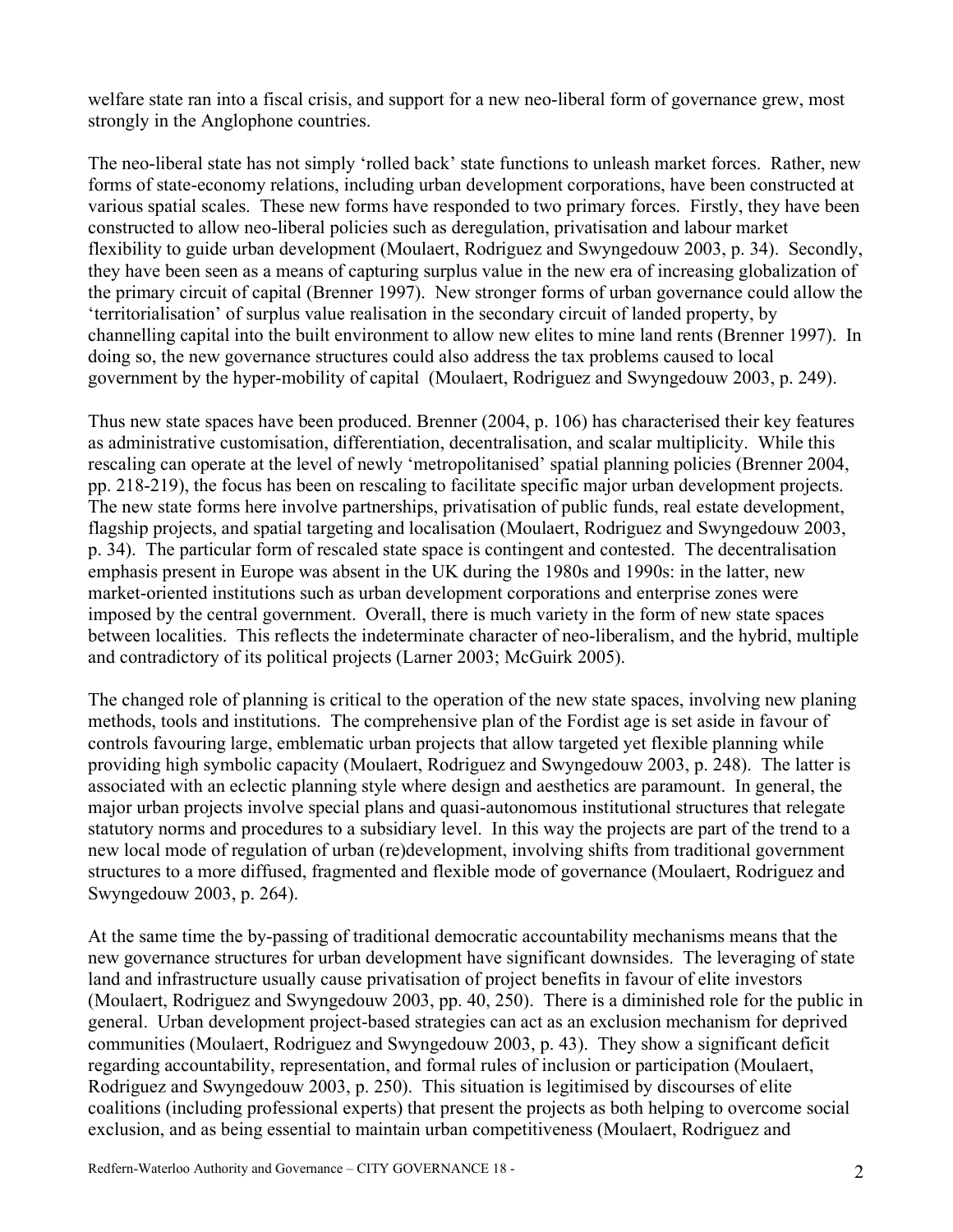Swyngedouw 2003, pp. 256, 259). But the focus on the speculative production of higher land rents often leads to the creation of islands of wealth in an impoverished environment (Moulaert, Rodriguez and Swyngedouw 2003, pp. 260).

As the new governance structures are confronted by social protest, the structures adjust or transform to maintain their legitimacy and political support (Moulaert, Rodriguez and Swyngedouw 2003, p. 251). In the UK, the intractability of many area-based problems to economic-led solutions has led to more holistic, 'joined-up' governance interventions (Beer et al 2005, p. 50). Similarly, in a number of western European states, the problem of urban socio-spatial polarisation has been met by new rescaled, neighbourhood-based responses in the 1990s (Brenner 2004, p. 268).

#### **URBAN DEVELOPMENT CORPORATIONS IN SYDNEY**

The forces leading to the emergence of new urban governance structures since the 1980s, outlined above, have been strongly manifested in Sydney through the creation of a number of urban development corporations (UDCs). However, UDCs in Sydney date to before the 1980s, to Fordist times, *pace* the constructions the literature cited above that this is a quintessentially post-Fordist, neoliberal phenomenon. An early version of contemporary UDCs, the Sydney Cove Redevelopment Authority, was set up in the late 1960s. This was intended to increase the values of government harbour frontage land at the Rocks through redevelopment for offices. The original scheme was thwarted by strong resident-labour protests and a building union Green Ban (Jakubowicz 1984). In 1974 a prototype of British New Town development corporations, the Macarthur Development Corporation, was set up under the Growth Centres Act with special planning and development coordination powers to establish a new urban sector in south-west Sydney for 500,000 people. The Macarthur Development Corporation was a late welfare state instrumentality for effecting the implementation of a comprehensive urban plan.

The first of Sydney's post-Fordist UDCs was the Darling Harbour Authority, modelled on the London Docklands Development Corporation. The Authority was established in 1984 to redevelop surplus state government land in Darling Harbour for discretionary consumption, notably gambling, conventions and exhibitions. This was intended to generate international tourism spending as part of the state government's strategy to attract global investment and spending in advanced economy sectors to Sydney (Searle 2002). The Authority was neo-liberal in character, with its own planning and development approval powers and significant private sector representation, although the state government itself was managerialist rather than neo-liberal.

After the election of a full-fledged neo-liberal state government in 1988, there was increased use of public-private partnerships to bring about major urban development projects in Sydney. The most important of these involved private sector funding of new motorways, the use of reserve planning powers removing development consent from local councils to the state government to facilitate the development of large-scale 'global' consumption, entertainment, and infrastructure facilities such as the Sydney Casino and Fox Studios (Searle and Bounds 1999), and the establishment of further UDCs. The City West Development Corporation was set up in 1992 under the Growth Centres Act to coordinate the redevelopment of Pyrmont and Ultimo, on Sydney Harbour just west of the CBD. The Corporation was also responsible for master planning of significant government waterfront land, intended to revalorise state properties in order to reduce public debt (Searle and Byrne 2002). The staging of the year 2000 Olympic Games generated emblematic urban development, and special legislation was enacted (and existing reserve powers applied) to establish the Olympic Coordination Authority with full control over the development of Olympic facilities. The authority, renamed Sydney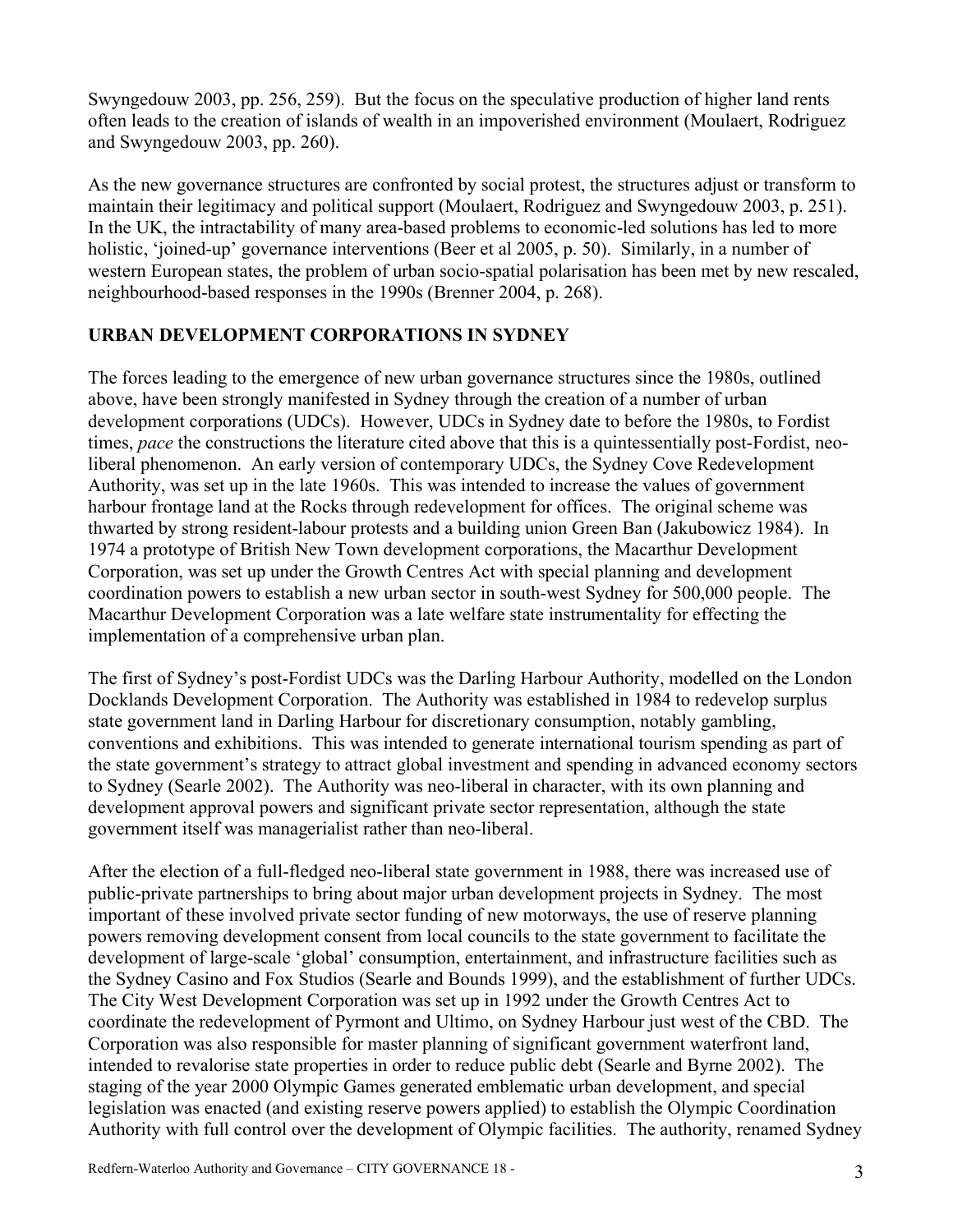Olympic Park Authority, has been given post-Games responsibility for implementing a master plan to intensify development around the main Olympic stadiums.

The construction of the airport-Central line for the Olympic Games provided an opportunity for large scale urban consolidation to be achieved on old industrial sites around the rail line. To plan and coordinate development of higher density housing for 25,000 people as well as 15,000 jobs in the zone around Green Square station, the state government established the South Sydney Development Corporation in 1996, again using the Growth centres Act. Unlike the City West Development Corporation areas, the local council in Green Square was allowed to keep basic planning and development control powers though planing received resources from the government and its land development agency (Landcom) through the Development Corporation (Searle 2005). The corporation's powers were constrained so that it operated as one element of a partnership with local and State government under a joint memorandum of understanding. Larger development applications are referred by the council to the corporation for review. This partnership arrangement between Corporation and council responded to criticism of the City West corporation's lack of community participation, as well as to the control by the ruling state government party (Labor) of local politics (Searle 2005). While the City West Development Corporation and subsequent development corporations in South Sydney and Sydney's new outer urban sectors (see below) focusing on residential development do not appear to directly align with the recent competitive city rationale in Europe for new state spaces to facilitate major urban development projects (Brenner 2004), they nevertheless generate the revalorisation that is critical to the success of the new state spaces. Discourses constructed around the urban consolidation form of residential development in particular also legitimate such development in terms of efficiency and environmental gains that increase Sydney's competitiveness (Searle 2004).

From the mid 1990s the state government increasingly directed the urban governance of Sydney to the production of a globally competitive city (McGuirk 2004). This was carried out through the refashioning of key state agencies to an active partnership with business investors and developers. It emerged in a number of institutional forms and interventions. One of these was the creation in 2001 by the state government of the Cooks Cove Development Corporation, once more using the Growth Centres Act. State intervention to facilitate the development of open space adjacent to Sydney airport for a 'gateway' high tech manufacturing and export hub had been proposed by a development company. Creation of the Corporation gave the government the powers necessary to coordinate the development of a site with a number of state, local government and community land owners. The Corporation has now prepared a master plan to guide development.

In 2004 the state government announced two new urban development corporations. One was the Growth Centres Commission. This is to be responsible for the identification of release areas in the two new urban sectors – northwest and southwest - in the current metropolitan strategy (DIPNR 2005). The extent to which the Commission's role might be widened to a fuller development corporation role as envisaged under the Growth Centres Act is uncertain at this stage, although the government's intention that developers will fund all local infrastructure plus 75 per cent of regional infrastructure (DIPNR 2005, p. 25) suggests that there will be a need for sector-level coordination of infrastructure funding and provision. The other new corporation announced in 2004 was the Redfern-Waterloo Authority, discussed in the remainder of this paper.

#### **CONTEXT FOR CREATION OF THE REDFERN-WATERLOO AUTHORITY**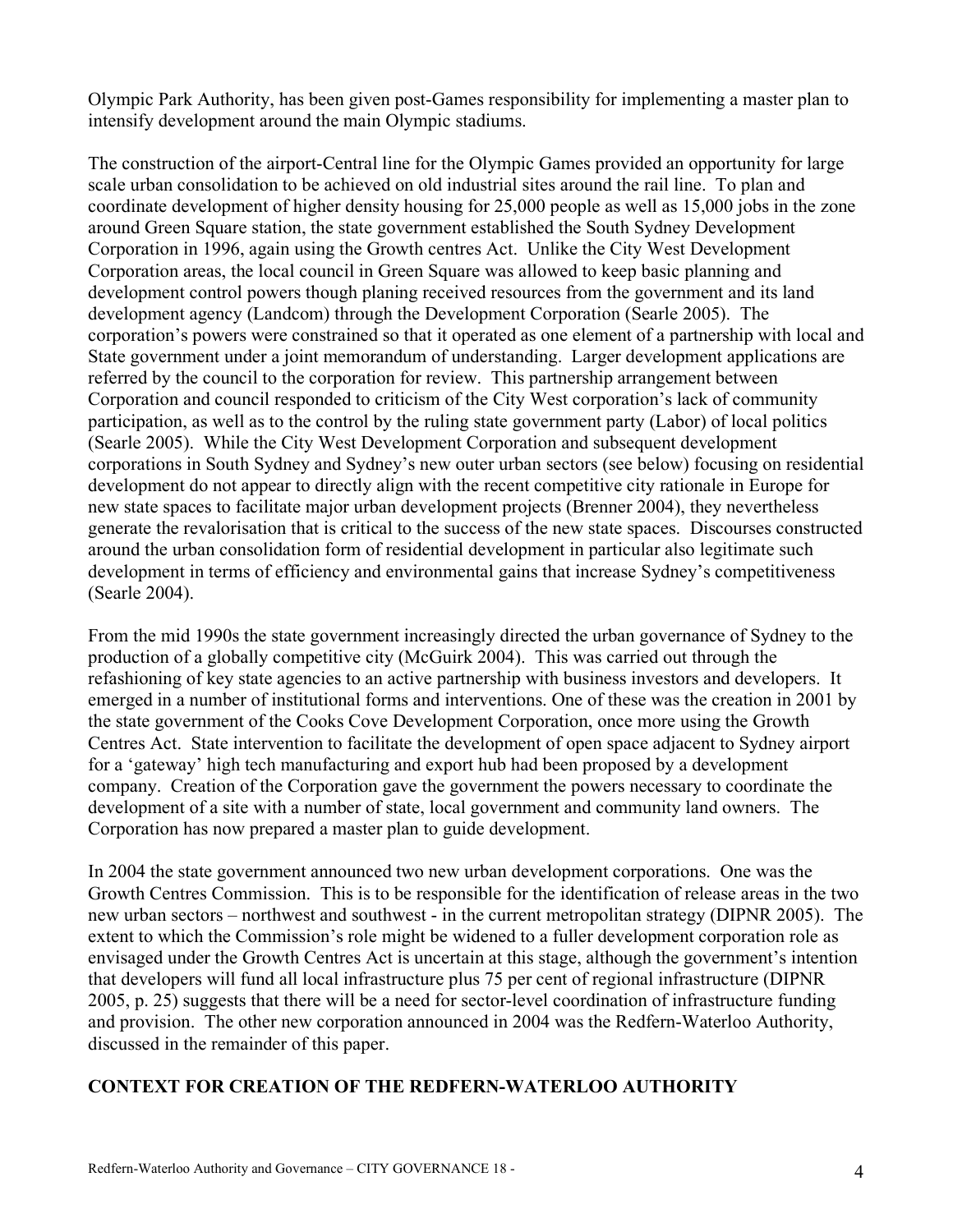The NSW government made it clear that the rationale for establishing the Redfern-Waterloo Authority (RWA) lay primarily in the need to do something about what it saw as the social problems of this inner south city area. The Redfern-Waterloo area has traditionally been one of Sydney's poorest. It contained heavy industries, railway workshops and sweatshops from the late 1800s (Fitzgerald 2005). Later the area was also a major source of workers for Sydney's early twentieth century industrial heartland, the Central Industrial Area immediately to the south. Redfern-Waterloo was the focus of the city's post-war high rise public housing development. Until recent gentrification incursions, the area provided a significant supply of cheaper private sector housing in addition to its public housing. It also contains a small concentration of Aboriginal population around Redfern station, dating back to the prewar period.

This context has produced a socio-economic structure that contains significant levels of deprivation. In 2001, Waterloo was the fifth poorest of Sydney's 526 suburbs, Twelve per cent of Redfern's households had incomes below \$200 a week. Nearly 60 per cent of Waterloo's residents were unemployed and were dependent on state welfare benefits (Sartor 2004). Much of this deprivation was associated with the concentration of public housing, which represents 50 per cent of Redfern-Waterloo's total housing stock.

The state government started working towards a strategy to address the housing and related problems of Waterloo from the early 1990s. Eventually in 2002 the Redfern-Waterloo Partnership Project was set up under the auspices of the Premiers Department. It aimed to use a whole-of-government approach, working with the local community, to improve safety, crime prevention, human services and cross-agency coordination. Nevertheless a review in 2004 concluded that human services were still poorly coordinated and integrated (Redfern-Waterloo Authority 2005).

The most intense concentration of social problems was at the Block next to Redfern station, where the Aboriginal Housing Company had bought 102 houses for Aboriginal occupation. By 2004, all but 19 of these dwellings had been demolished by the Company because they housed drug dealers (Farrelly 2005). A long history of hostile relations between police and the Aboriginal community culminated in a riot outside Redfern station in February 2004, in which Molotov cocktails were thrown at police ranks. This flash point engendered a legitimation crisis that challenged the state government's multicultural and law and order credentials. It was a principal trigger for the formation of the RWA.

While the Redfern riot provoked the government to set up a powerful 'new state space' to address the underlying causes, other contingent politico-institutional forces were operating in the same direction. One related to the state government's policy priority to a globally competitive city (McGuirk 2004). In early 2004 the Department of Infrastructure, Planning and Natural Resources asked the NSW Government Architect to prepare a report with recommendations to improve the performance and viability of the South Sydney Development Corporation, which faced problems in financing development of a town centre. The report suggested restructuring the corporation, giving it government land, removing development approval powers from the local council (by now, the City of Sydney), and extending the corporation's boundaries to include the whole development corridor from Central station to the airport. The corridor was a significant part of Sydney's 'global arc', generating \$13bn of Sydney's annual gross domestic product (Dick and Goodsir 2004). The development corridor included Redfern-Waterloo. The City Council strongly objected to its potential loss of control over development along the corridor, and the report was withdrawn by the Department (Dick and Goodsir 2004). The competitive global city rationale for creating the RWA became clearer when background reports were accessed in late 2004 by the *Sydney Morning Herald* (see below).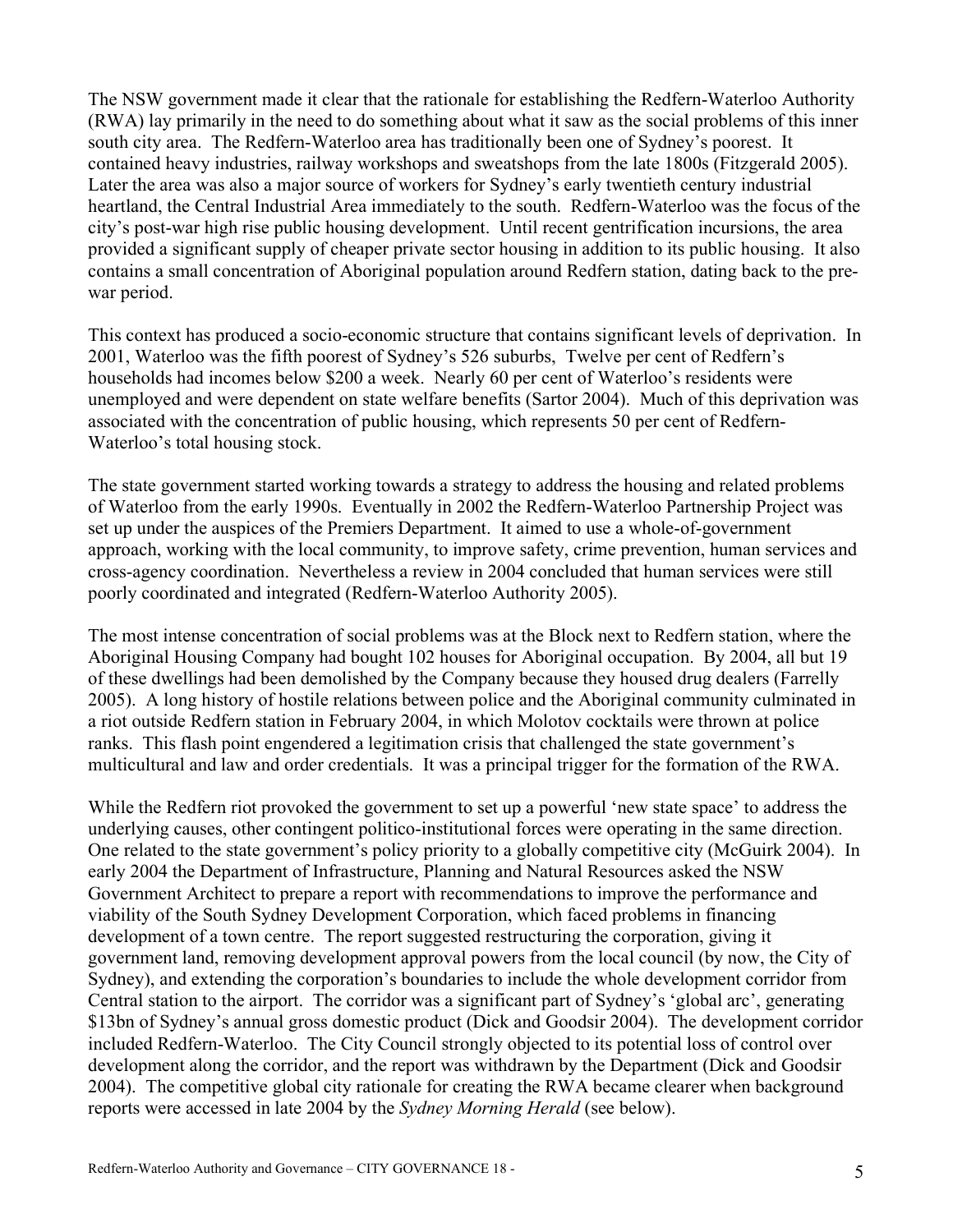Nevertheless the (Labor) state government's relationship with the City Council had become strained after the government expanded the council's boundaries to include South Sydney, in order to allow Labor to take control of the council. The election under the new boundaries in 2004 resulted in the local independent Member of Parliament, Clover Moore, defeating Labor and becoming Lord Mayor. She had previously had an adversarial relationship with the former independent Lord Mayor, Frank Sartor, who by 2004 had entered state parliament as a Labor member and been appointed to the ministry. The creation of the RWA was seen as achieving the Government Architect's objectives in regard to the Redfern-Waterloo area, including the recommendation for development corporation assumption of the City Council's development control powers. It was therefore no surprise that Sartor was appointed to take ministerial control of the RWA, although his government responsibilities in biomedical research were also influential given the inclusion of the Australia Technology Park within the RWA area. A more concrete government rationale for taking development control from the City of Sydney was its concern that the council would object to greater densities and heights for proposed developments in the area, and thus reduce development potential (Ryle and Jobson 2004).

The creation of the RWA would also potentially assist the finances of the Australia Technology Park (ATP) next to Redfern station. The ATP started in the early 1990s on government rail land, but the high tech crash of 2000 plus an unexpected remediation bill of \$8m in a heritage workshop caused the ATP to run into deficit (Perinotto 2005).

#### **THE REDFERN-WATERLOO AUTHORITY**

In late 2004 the state government passed the Redfern-Waterloo Authority Act to set up the RWA. Minister Sartor explained the Act's principle as being that 'our efforts to renew the communities of Redfern and Waterloo must be comprehensive' (Sartor 2004). Accordingly, the principal functions of the Authority would be to promote and undertake the economic development and use of its land, including the provision of infrastructure and improvement of public spaces. In this, the Authority would 'pursue public-private partnerships' according to the Premier (Carr 2004). A ten year Redfern-Waterloo Plan would be prepared by the Authority in stages from 2005 to provide the Authority's vision and framework for development. The Plan will focus on 'using infrastructure and commercial development as a driver for job creation and providing employment opportunities for local residents' (Sartor 2004). It will be broader than a standard NSW local environmental plan, with the inclusion of a jobs plan, a human services plan, and an infrastructure and built environment plan. Cabinet papers indicated that the government's intention was to double the area's population to 40,000 and to create 20,000 new jobs, as well as give the Sydney CBD room to expand (Jopson, Ryle and Goodsir 2004). In parallel with the Plan, the RWA would administer the Redfern-Waterloo Partnership Program.

Under the Act, the development of the Plan by the RWA would override normal planning processes under the main NSW planning act, the Environmental Planning and Assessment Act (EPA Act), with its provisions for local councils to make and administer plans and development controls for their areas. In addition, the principal state-owned sites have now been declared 'state significant', using new provisions enacted under the EPA Act. These provisions allow development approval on such sites to be streamlined and to short-circuit normal checks and balances under the EPA Act, and for the Minister to be the development consent authority. The RWA Act also allows the Authority to override heritage conservation controls under the Heritage Act. This would allow the RWA to ignore heritage considerations in redevelopment at Redfern Station, the ATP, and the public housing estates. The government justified this takeover of planning and development control in the area by arguing that planning certainty within a strategic planning framework was necessary to maximise social and economic returns from redevelopment (Jopson, Ryle and Goodsir 2004). To further ensure that the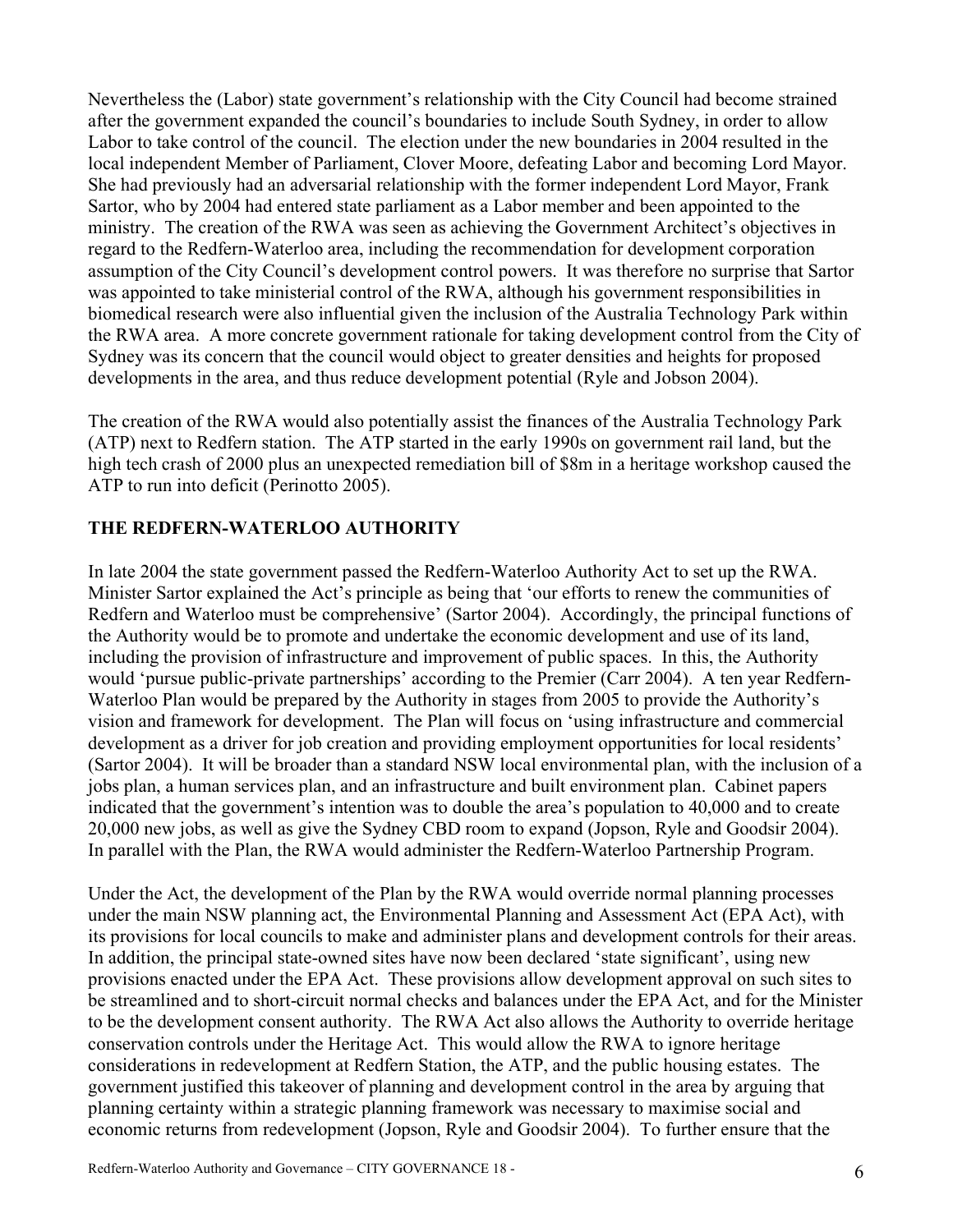Redfern-Waterloo Plan's goals are achieved and development maximised, the RWA Act gave the Authority power to acquire land compulsorily.

It is clear that the RWA's development activities are intended to be self-funding. Cabinet papers indicated that the market value of developments in the area was almost \$5bn, and that almost one-third of the land is owned by the state government (Ryle and Jopson 2004a). Development of the principal state sites to realise income for the Authority will be significantly facilitated by their 'state significant' status. To sustain the RWA before it generated income from developing public land, the government gave it an interest-free state loan of \$7.75m. The initial budget requires the RWA to generate 'significant' revenue in its first two years by selling or developing the police station at Redfern and railway land around the ATP. Minister Sartor now sees this gaol as unrealistic due to public consultation, contamination and heritage problems. He has requested further loans of \$36m and permission to draw on the budget of the Redfern-Waterloo Partnership project (Dick 2005).

A critical target for redevelopment is the Block. This would increase the value of nearby Redfern rail station land by 25 to 30 per cent. Without this, commercial development of the station would probably be impracticable, according to the Department of Commerce (Ryle and Jopson 2004a). Redevelopment of Redfern station applying 'authority planning rules would generate a profit of nearly \$18m for the government (Ryle and Jopson 2004a). A government strategy paper suggested that such redevelopment could allow Redfern to emerge as a satellite CBD office centre, relieving CBD congestion. More generally, the paper saw CBD expansion into Redfern as being needed for Sydney to become 'a key world city serving the Asia Pacific region' (Jopson and Ryle 2004a). Another strategy paper pointed to the existing low number of jobs within 500 metres of Redfern station, representing an under-utilisation of government infrastructure. Taking up such opportunities could allow the area to link in to the 'knowledge economy', given its location within Sydney's 'global arc' extending from North Ryde to the airport. The paper claimed that 'social dislocation' was preventing this (Jopson and Ryle 2004a).

Such arguments constituted a discourse in favour of old-style slum clearances that would not only reduce 'social dislocation' in modernist planning style, but also yield government profits and a globally competitive city in post-Fordist planning style. The February 2004 riot and the perceived importance of Redfern station redevelopment for locking the area into Sydney's global city role meant that the initial focus would be on redevelopment of the Block. The Aboriginal Housing Company has proposed that the Block be redeveloped for the Aboriginal community. Architect Col James has worked with the Company to produce a plan for 62 dwellings, plus an indigenous business college, a market, a museum and a rebuilt gymnasium, along with a major civic space (James 2005). Sartor has opposed this planned re-concentration of Aboriginal dwellings saying it would result in a concentration of 'high dependency tenancies', preferring instead that the 62 tenancies be spread across Redfern-Waterloo (Walker 2005). He has declared the Block a 'state significant' site, making him the sole development consent authority (Farrelly 2005).

The scale of the proposed Block redevelopment is dwarfed by proposed redevelopment of the NSW Department of Housing's 3,519 dwellings, containing 7,000 public tenants. These tenants would be allowed to stay. Cabinet documents indicate that the government's 23 ha land holdings would be offered for private development of 6,300 apartments with 12,500 private tenants and owners. This would be at no cost to the government, with existing limits on floor space in the area cancelled to provide a development incentive. Revenue from this development would be used to build new public housing and refurbish existing public stock (Jopson and Ryle 2004b). The aim is to reduce the overall proportion of public housing in Redfern-Waterloo to 17.5 per cent. Most of the existing high rise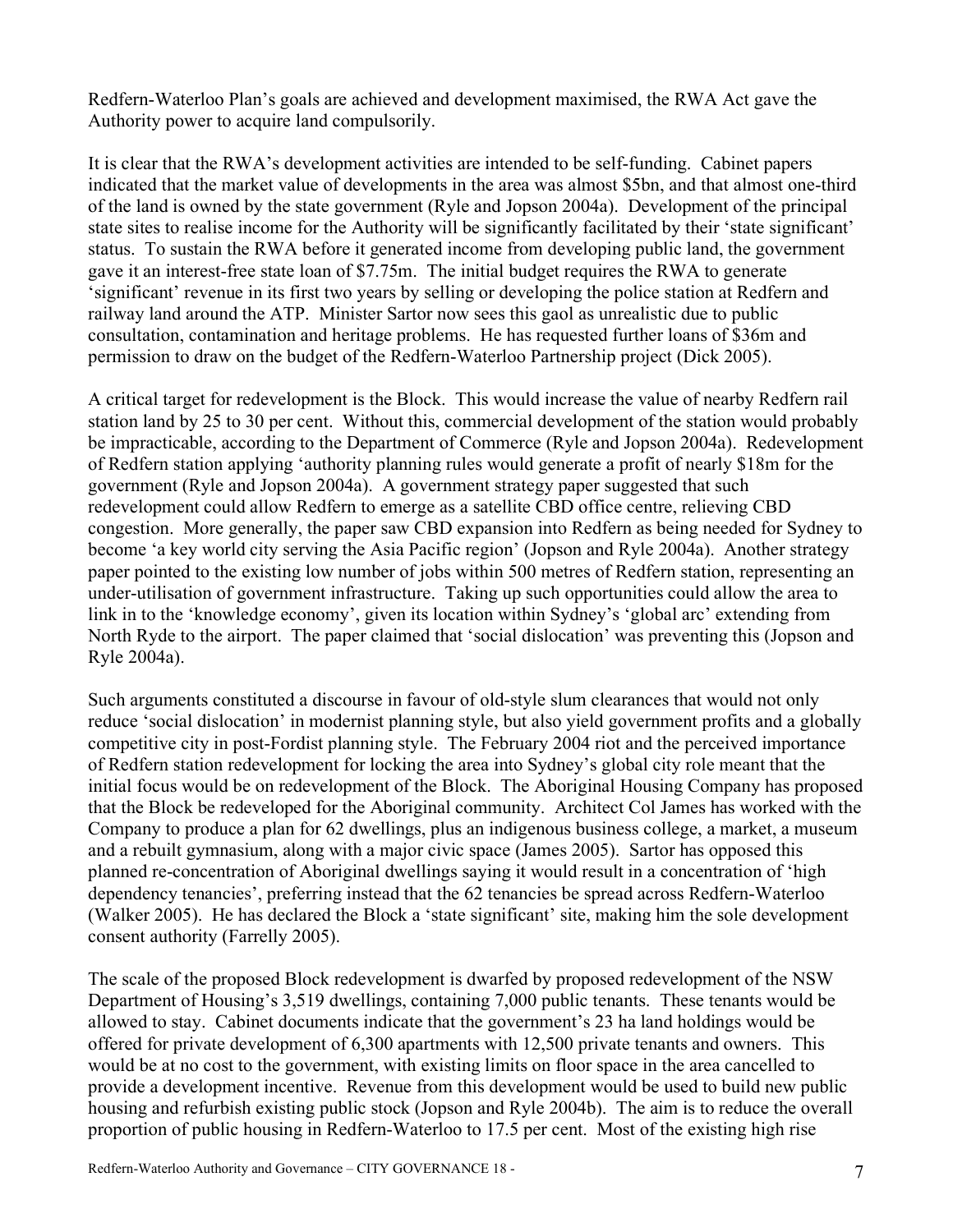public housing buildings, which represent two-thirds of the public stock, will need to be demolished. These will be the most difficult to refurbish to current standards and to allow mixing of different types of residents (Jopson and Ryle 2004b). Public housing residents have protested bout the Minister's powers to demolish their dwellings. All but one City of Sydney councillor supported a motion condemning the level of urban renewal power given to the Minister under the RWA Act (Pryor 2004).

A third focus of redevelopment is the Australian Technology Park on former railway workshops site south of Redfern station. The ATP is seen as the most important site within Sydney for high tech research, but has not been able to achieve the government's demands for it to be self-funding. The government is intending that the RWA take over the ATP from the successor agency to the City West Corporation, and its \$38m debt be transferred to the government (Ryle and Jopson 2004b). The ATP would continue to receive state funding for five more years until it can be financially viable under the RWA. Cabinet papers indicate that the RWA will review the existing ATP master plan to increase the area of employment land, and increase floor space ratios for new buildings to achieve viability. The cabinet papers suggest that this could increase the number of jobs at the site from 6,500 to 15,000 (Ryle and Jopson 2004b).

## **REDFERN-WATERLOO AND NEW STATE SPACES**

The Redfern-Waterloo Authority represents the most significant 'new state space' in Sydney since the Darling Harbour Authority was created in the 1980s. It displays the key features of recent new state spaces in Europe (Brenner 2004): public-private partnership, a new authority not accountable to the local community, the use of real estate revalorisation to fund redevelopment that will increase city competitiveness, legitimation via claims that it will address the area's social problems, and the lack of voice of the local community in the authority's actions. The necessity for a new act of parliament to establish the powers of the RWA indicates the comprehensive nature of the changes intended by the government for the area, and the freedom it wanted from normal planning processes and checks under the Environmental Planning and Assessment Act (EPA Act) (which would have applied had the Growth Centres Act been used instead).

The local context is significant here. The local community is large, and is strongly supported by the City Council under its ruling community independents led by Clover Moore. The potential for the Council to stall proposed developments under the EPA Act in the interests of the community would have been significant, and had already been demonstrated in this regard in proposals on the rail workshops site. The increased local government resources now available to Redfern-Waterloo as a result of the expansion of the City Council boundaries have increased the Council's potential to strengthen the community and garner support in return.

In this sense the formation of the RWA represents a step backwards from the model of the neighbouring South Sydney Development Corporation. The latter was set up under a tri-partite model in which the Corporation, state government and local government shared tasks under a memorandum of understanding (Searle 2005). However the SSDC had failed to achieve significant development of 'global city' jobs, while the lack of government land limited its ability to fund 'magnet' infrastructure such as the town centre. The SSDC thus illustrates the potential contradictions between community participation and a global city role, a situation recognised on various occasions in the previous decade by the state government in overriding local participation to achieve global city activity (for example, see Searle and Bounds 1999). The powers of the RWA act to resolve this contradiction by greatly reducing the potential for community participation in development decisions. The significant area of state government land in Redfern-Waterloo increases the state's necessity to reduce participation, in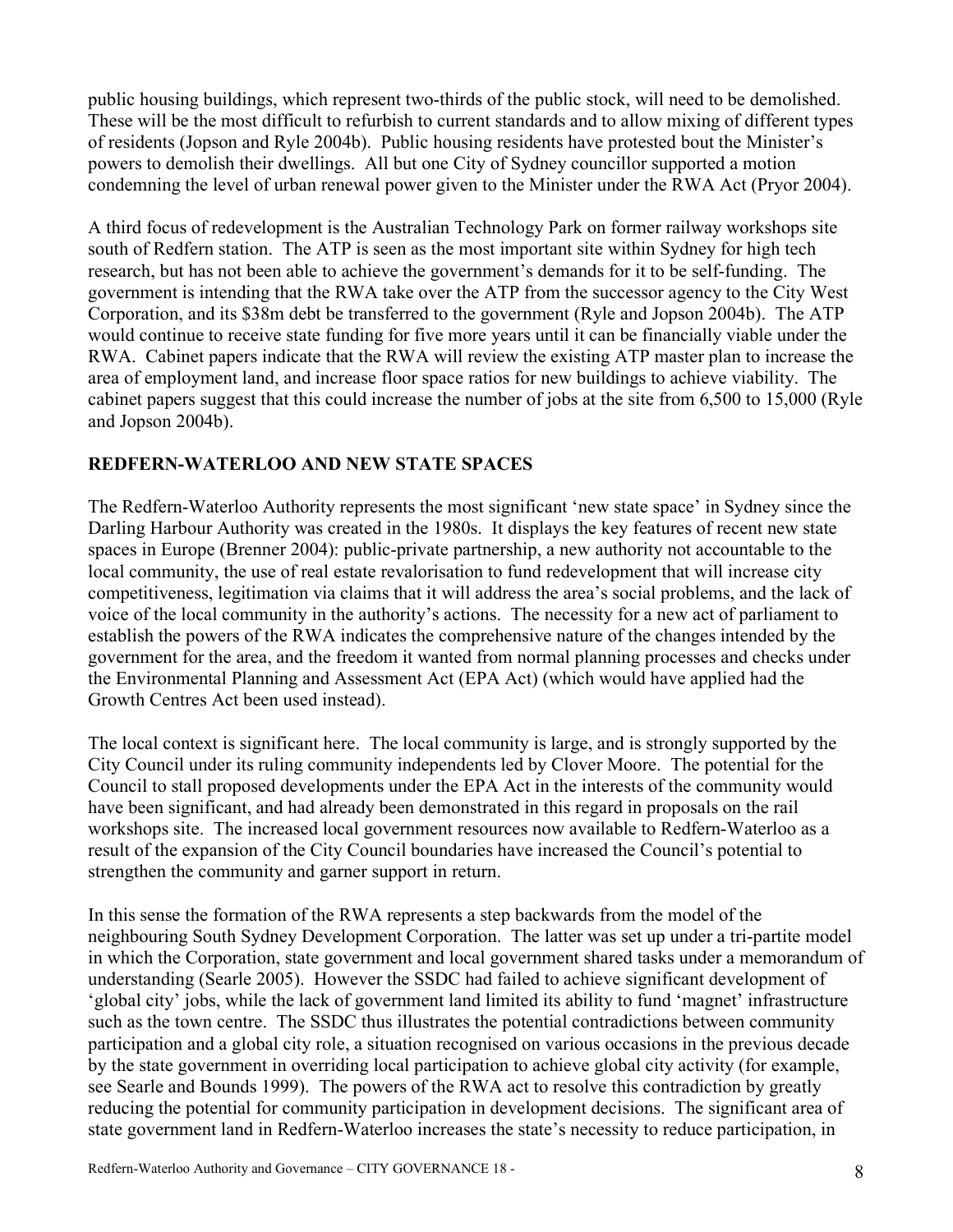order to maximise its returns from its own land. Thus the role of 'public' land changes from being a necessary by-product of the welfare state to being an instrument for capturing global investment profits and generally facilitating intensification of development. In general, the RWA can be seen as an agency generated by Sydney's hegemonic discourse of global competitiveness and associated narratives in favour of accelerated urban development (McGuirk 2004).

In terms of the 'new state spaces' thesis as put by Brenner (2004), the RWA fits uneasily in one important respect. The RWA involves a significant state centralisation of authority and power, unlike the decentralised model that characterises European (and, for that matter, US) new state spaces. Even the UK, which developed centralised new state spaces such as urban development corporations and enterprise zones under Thatcher, has now moved to more decentralised variants. This reflects the traditional meagre powers and resources of local government in Australia. But it also reflects a state government that seeks to control the political agenda and defuse periodic crises via high visibility projects that at the same time minimise the call on state funds. In addition, the role of the development industry as the main source of political donations to the ruling party, Labor, and the industry's calls for major strategic initiatives by the government to promote development (for example, McGuirk 2004) also mean the Redfern-Waterloo project generates political capital with a key constituency. In the end, the role of the state remains critical in post-Fordist urban development, particularly in Sydney as the Redfern-Waterloo case illustrates.

#### **REFERENCES**

- Beer A, Clower T, Haughtow G and Maude A (2005) 'Neoliberalism and the institutions for regional development in Australia'. *Geographical Research* vol. 43, pp. 49- 58.
- Brenner N (1997) 'State territorial restructuring and the production of spatial scale'. *Political Geography* vol. 16, pp. 273-306.
- Brenner N (2004) *New state spaces: Urban governance and the rescaling of statehood*. Oxford University Press, Oxford.
- Carr B (2004) 'Premier Carr announces 10-year Redfern-Waterloo Plan'. *News Release* 26 October. Premiers Department, Sydney.
- Department of Infrastructure, Planning and Natural Resources (2005) *Managing Sydney's growth centres*. DIPNR, Sydney.
- Dick T (2005) 'Redfern revamp: Sartor seeks \$36m'. *Sydney Morning Herald* 11 April, p. 1.
- Dick T and Goodsir D (2004) 'Town Hall wins control of renewal project'. *Sydney Morning Herald* 25-26 September, p. 3.
- Farrelly E (2005) 'Plans drawn in black and white'. *Sydney Morning Herald* 1-2 October, *Spectrum* p. 27.
- Fitzgerald S (2005) 'Historical notes on Redfern-Waterloo'. *Architecture Bulletin* no. 3, p. 9.
- Jakubowicz A 'The green ban movement: Urban struggle and class politics', pp. 149-166 in Halligan J and Paris C (eds) *Australian urban politics: Critical perspectives*. Longman Cheshire, Melbourne.
- James C (2005) 'Redfern development blues'. *New Planner* June, pp. 10-11.
- Jopson D and Ryle G (2004a) 'Grand plan to transform suburbs into a new North Sydney'. *Sydney Morning Herald* 29 November, p. 8.
- Jopson D and Ryle G (2004b) 'Towers demolished as aid to social levelling'. *Sydney Morning Herald* 29 November, p. 9.